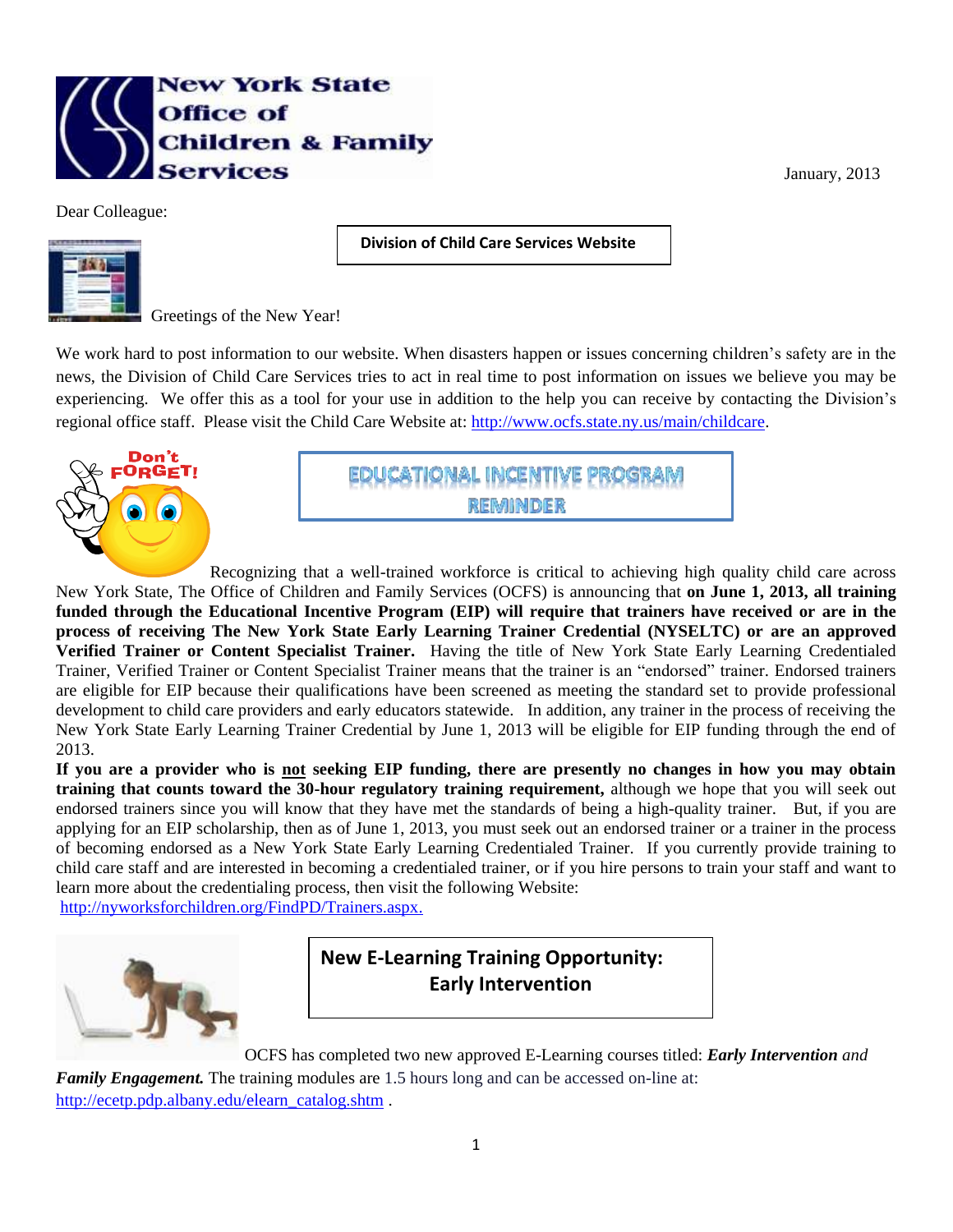

## **Child and Adult Care Food Program (CACFP)**

Recently, you received a brochure in the mail from the New York State Department of Health concerning the Child and Adult Care Food Program (CACFP). The brochure lets you know that CACFP pays for meals and snacks served to children up to age 13 enrolled in child care programs. **Most child care programs are eligible - and the program is free**. If you didn't get the brochure and want to learn more, you can visit the website at [www.health.ny.gov/CACFP](http://www.health.ny.gov/CACFP) or call the toll free number at 1 (800)942-3858. Good Nutrition Pays!



**Reporting Child Abuse and Maltreatment**

As a mandated reporter, you and your staff must report any suspicion of abuse and maltreatment to the State Central Register of Child Abuse and Maltreatment. If and when you call to report a suspicion, you will want to call the mandated reporter phone line. This is a confidential phone number separate from the public hotline number; it's just for mandated reporters. As a mandated caller, your call will be prioritized. Do not share this phone number with parents or other non-mandated persons. The mandated phone number is: **1(800) 635-1522**.



**Walking Aids**

 Taking children for walks is great exercise and a wonderful learning experience. In addition to physical exercise, children learn to stay together as a group, listen to direction and notice the environment around them. Some programs use aids such as a walking rope to assist in keeping children together along the way. Walking ropes generally have handles for children to grasp and a large loop handle at each end for teachers. While these ropes can be helpful, they can also mislead a teacher into thinking the rope will keep children together. A child may drop the loop and head for the street anyway. We caution teachers not to be reliant on this tool to maintain safety and to remember that when they are pulling the rope looking forward, they are unable to supervise the children behind them. In addition, walking ropes should not be altered to fasten a child's hand to the rope. When secured to the rope, the pace at which a child walks is controlled by the teacher pulling the walking aid or by the pace of the child in front of him/her. If one child falls, many may fall. So be vigilant and careful out there!



**Health and Safety Training for the Third Shift**

As you know, a provider may only work two shifts in a 24-hour period. A shift is considered 8-10 hours long. If the provider plans to offer a third shift of care, he or she cannot be the main caregiver. While operating a third shift of care is doable with Office approval, the main caregiver for that third shift must be Office approved, and must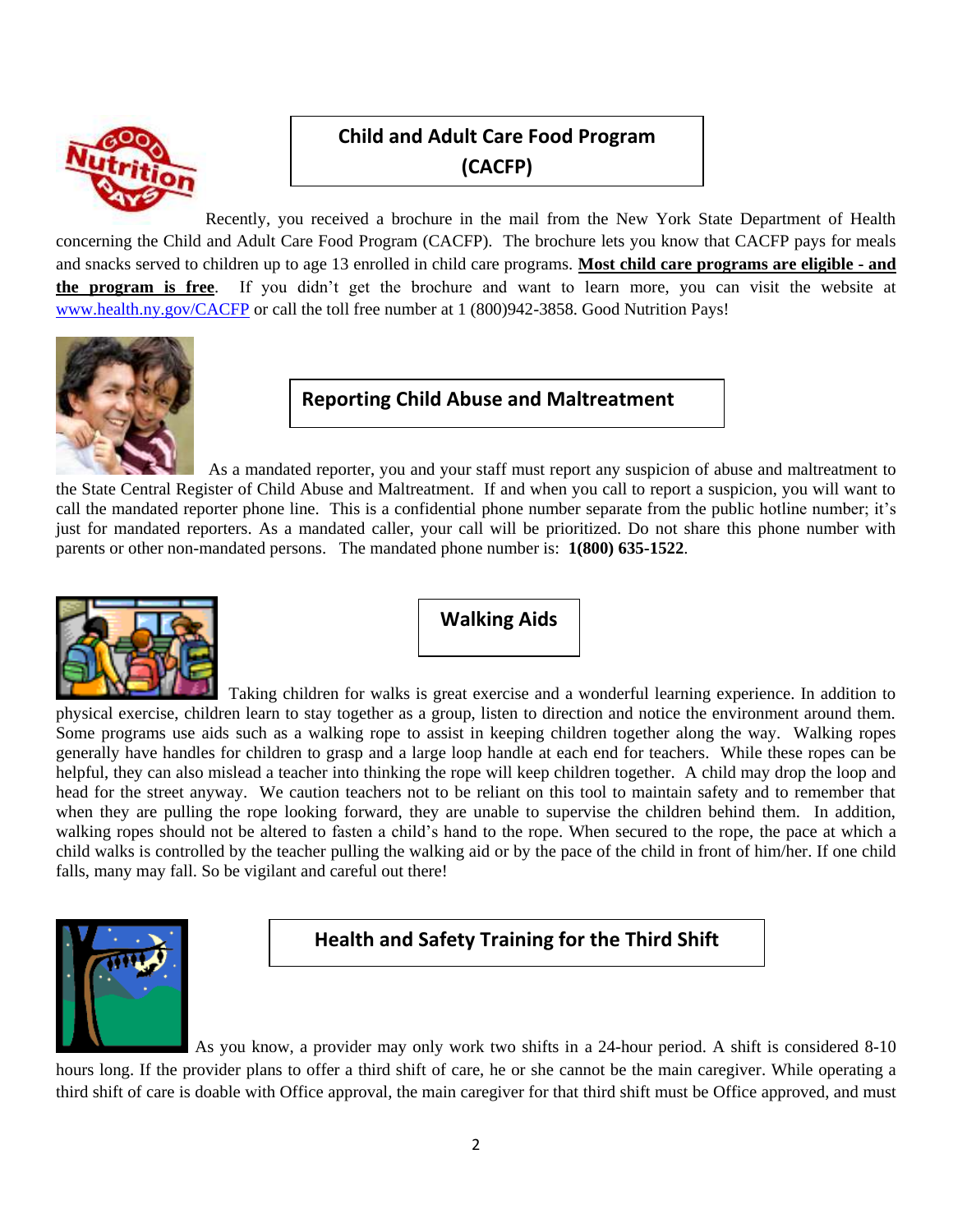have completed mandated health and safety training, Cardio Pulmonary Resuscitation (CPR) and first aid training. For more information on third shift approval, contact your licensor or registrar.



## **Winter Reminder Snow and Ice Removal**

With the winter season here, we remind you to keep primary and alternate means of egress

pathways clear of snow and ice. Remember, this is your escape route in an emergency and keeping it clear will keep you and the children in your care safe.



## **REMINDER: December 28, 2012 Effective Date for: Consumer Product Safety Commission (CPSC) Crib Compliance**

 On **December 28, 2012,** any crib provided by a child care program must meet new and improved federal safety standards. The new standards address deadly hazards previously seen with traditional drop-side rails, requiring more durable hardware and parts and mandating more rigorous testing. For more information, visit *The Guide to the New Crib Standards* at: [http://www.cpsc.gov/cpscpub/pubs/5023.pdf.](http://www.cpsc.gov/cpscpub/pubs/5023.pdf) The US Consumer Product Commission has also posted a document that answers questions about how to determine whether a particular crib is compliant with the applicable CPSC standard, as well as what documentation would be acceptable to CPSC to demonstrate compliance. You can view the entire document at: [http://www.cpsc.gov/info/cribs/cribenforce.html.](http://www.cpsc.gov/info/cribs/cribenforce.html) For your convenience, part of the CPSC document addressing how to determine if a crib is compliant is pasted below:

- *Determine the manufacture date based on the tracking label on the crib or the registration form supplied. For purposes of enforcing in child care facilities and family child care homes, we will presume that cribs manufactured on or after June 28, 2011 comply.*
	- **If the tracking label or registration form on the crib indicates that the crib was <b>***manufactured after June 28, 2011, no additional documentation is necessary to determine compliance with 16 C.F.R. part 1219 or 16 C.F.R. part 1220.*
	- *If the crib was manufactured prior to June 28, 2011, a Children's Product Certificate (CPC) or test report from a CPSC-accepted third party lab is the preferred way to demonstrate compliance with 16 C.F.R. part 1219 or 16 C.F.R. part 1220. While manufacturers, importers, and retailers are not required to supply CPCs or test reports to consumers, many will provide these documents to consumers upon request, or they post them on their websites.*
- *If the crib does not have a tracking label or registration form affixed to it:*
	- *If the crib was purchased prior to June 28, 2011, and does not have a tracking label or registration form, it is unlikely that it has been certified as being compliant with current CPSC crib standards. However, consumers may contact the manufacturer or retailer to determine which, if any, standard to which the crib has been certified.*
	- *If the crib was purchased after June 28, 2011, and it does not have a tracking label or registration form, contact the CPSC's Office of Compliance and Field Operations at jjirgl@cpsc.gov. Compliance staff will use this information when following up with the manufacturer or importer.*
- *Receipts alone are not an indicator of compliance and should only be used to support the documents identified above when determining compliance*

The Division has been receiving calls from providers asking if play yards (play pens) may still be used for sleeping purposes or are they prohibited. **There have been no changes in regulation concerning the use of play yards or play pens.**